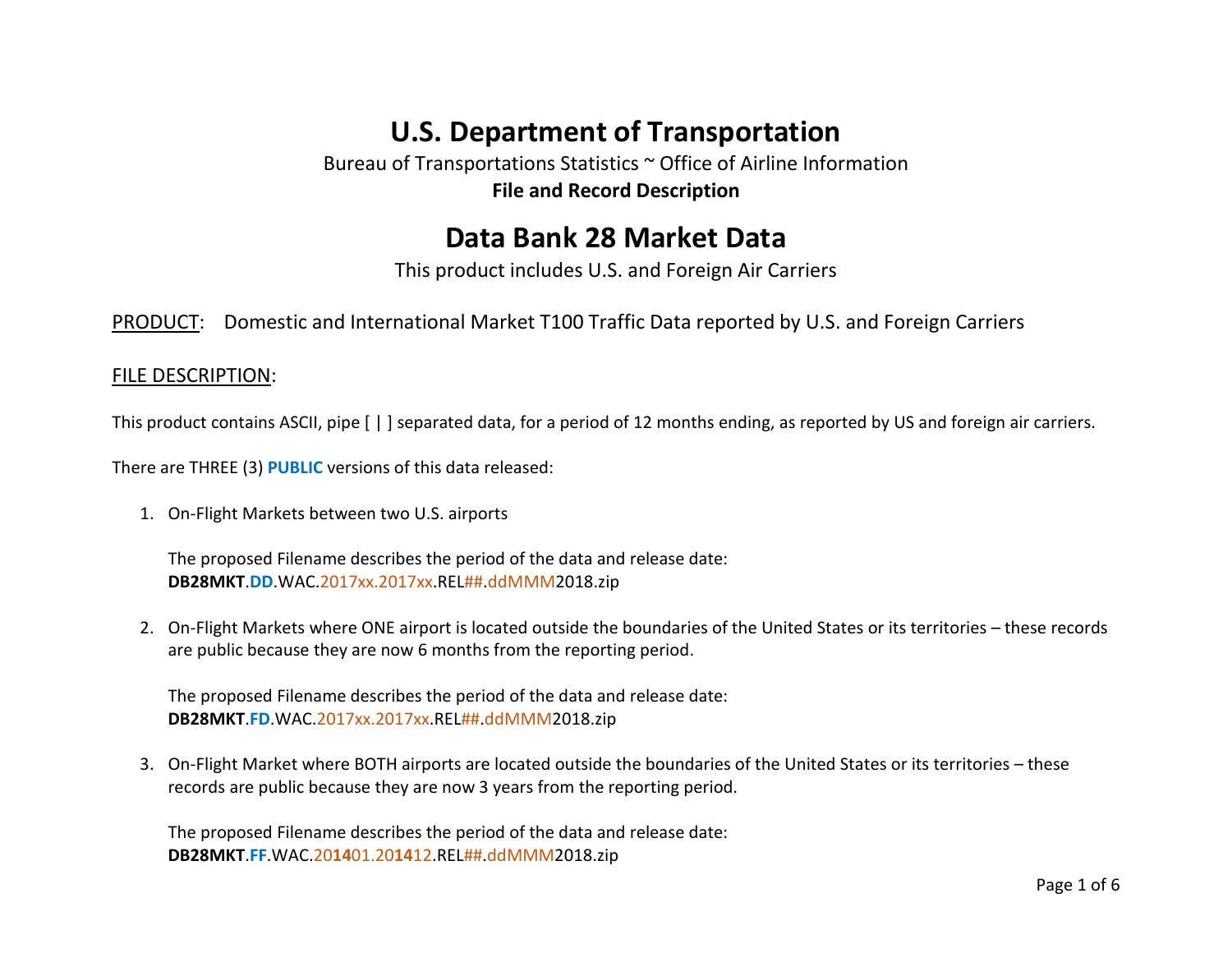There is ONE (1) **RESTRICTED** version of this data that has the most recent 12 months of data for:

- a) On-Flight Markets between two U.S. airports
- b) On-Flight Markets where ONE airport is located outside the boundaries of the United States or its territories these records are restricted from public release for 6 months from reporting period.
- c) On-Flight Market where BOTH airports are located outside the boundaries of the United States or its territories these records are restricted from public release for 3 years from reporting period.

The proposed Filename: **DB28MKT**. **RESTRICTED**.WAC.2017xx.2017xx.REL##.ddMMM2018.zip

**Please note:** A World Area Code (Carrier WAC) indicator was added to the end of each record to allow users of the data to identify the country of a Foreign Carrier. After OAI normalized the Carrier Decode information and developed a front end to maintain the data integrity, carrier entities were no longer manually created by OAI. Prior to this, foreign carrier entities contained as the middle 3 characters of their entity code, the carrier's country World Area Code.

|               | New<br><b>Field</b><br><b>Number</b> | Carrier<br><b>Reported Data</b><br>or data from<br><b>Support Table</b> | <b>FIELD NAME</b>                      | <b>FIELD</b><br><b>LENGTH</b> | <b>DATA TYPE</b> | <b>DESCRIPTION</b>                                  |
|---------------|--------------------------------------|-------------------------------------------------------------------------|----------------------------------------|-------------------------------|------------------|-----------------------------------------------------|
| $\mathbf{1}$  |                                      | Carrier Reported                                                        | Date of Data: Year                     | 4                             | NUMERIC          | Century & Year (1999)                               |
| $\mathcal{L}$ |                                      | Carrier Reported                                                        | Date of Data: Month                    | $\mathcal{L}$                 | <b>NUMERIC</b>   | Month of the year (01-12)                           |
| 3             |                                      | Carrier Reported                                                        | Origin Airport: Alpha Code             | 3                             | <b>CHARACTER</b> | Airport Code, exists in the Airports support file   |
| 4             |                                      | Support:<br><b>AIRPORTS</b>                                             | Origin Airport: Unique<br>Numeric Code | 5                             | <b>NUMERIC</b>   | Airports Support table                              |
|               |                                      | Support:<br><b>AIRPORTS</b>                                             | Origin Airport: World Area<br>Code     | 3                             | <b>NUMERIC</b>   | WAC Support table data that is linked with Airports |
| 6             |                                      | Support:<br><b>AIRPORTS</b>                                             | Origin Airport: City Name              | 35                            | <b>CHARACTER</b> | Airports Support table                              |
| 7             |                                      | Carrier Reported                                                        | Destination Airport: Alpha<br>Code     | 3                             | <b>CHARACTER</b> | Airport Code, exists in the Airports support file   |

### RECORD FORMAT - T-100 International Market Data Records: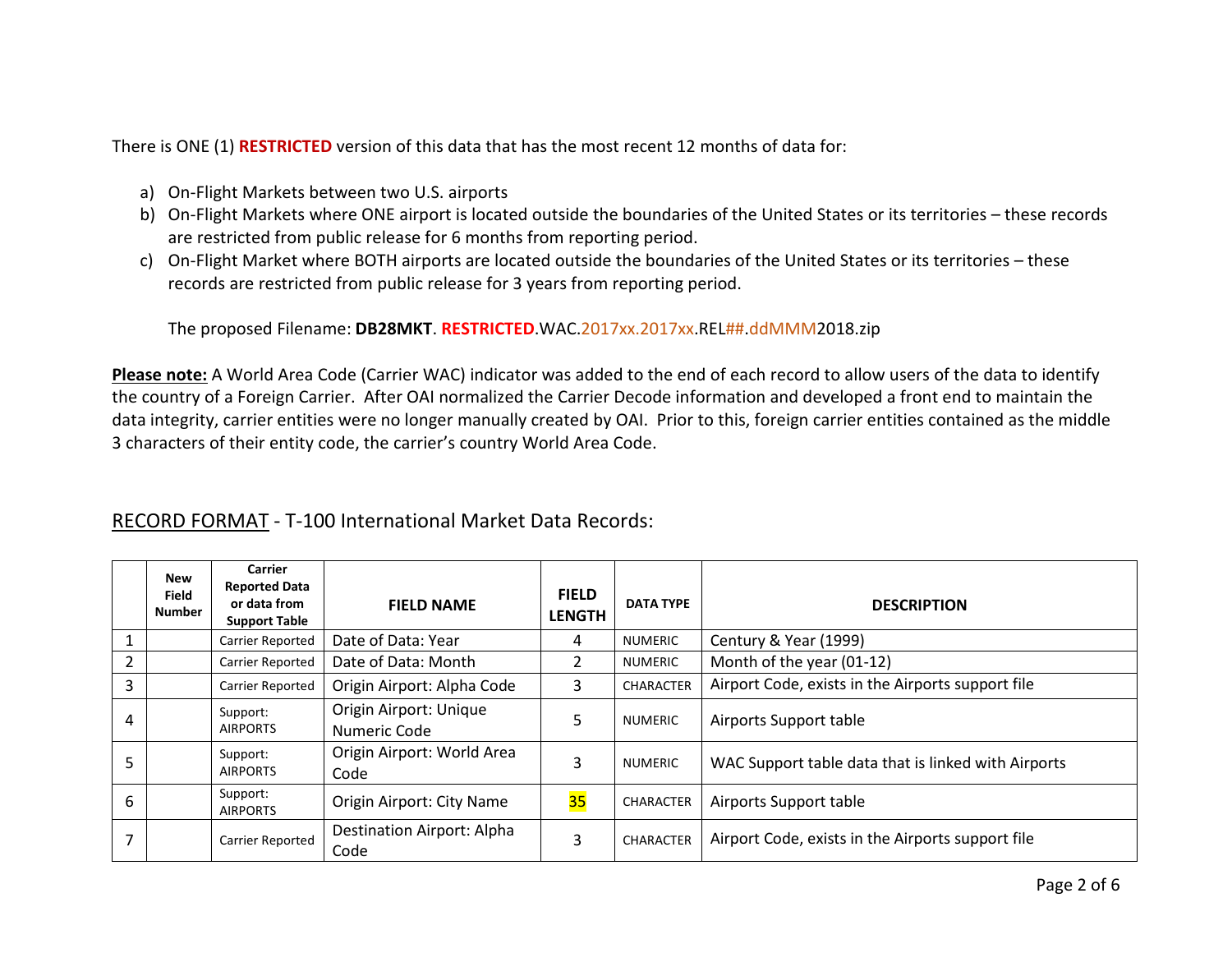| 8  |    | Support:<br><b>AIRPORTS</b> | <b>Destination Airport:</b><br><b>Numeric Code</b> | 5                       | <b>NUMERIC</b>   | Airports Support table                                                                                                                                                                                                                                                                                                                                                                                                                           |
|----|----|-----------------------------|----------------------------------------------------|-------------------------|------------------|--------------------------------------------------------------------------------------------------------------------------------------------------------------------------------------------------------------------------------------------------------------------------------------------------------------------------------------------------------------------------------------------------------------------------------------------------|
| 9  |    | Support:<br><b>AIRPORTS</b> | <b>Destination Airport: World</b><br>Area Code     | 3                       | <b>NUMERIC</b>   | WAC Support table data that is linked with Airports                                                                                                                                                                                                                                                                                                                                                                                              |
| 10 |    | Support:<br><b>AIRPORTS</b> | <b>Destination Airport: City</b><br><b>Name</b>    | 35                      | <b>CHARACTER</b> | Airports Support table                                                                                                                                                                                                                                                                                                                                                                                                                           |
| 11 |    | Support:<br>CarDecode       | Carrier: Alpha Code                                | 3                       | CHARACTER        | This Code Matches up with what's in CarDecode for the<br>carrier                                                                                                                                                                                                                                                                                                                                                                                 |
| 12 |    | Carrier Reported            | <b>Carrier: Entity Code</b>                        | 5                       | CHARACTER        | Carriers report their T100 using their unique CarDecode<br>Entity Code(s) A carrier can have more than one of these.                                                                                                                                                                                                                                                                                                                             |
| 13 |    | Support:<br>CarDecode       | <b>Official OAI Group Code</b>                     | $\mathbf{1}$            | <b>NUMERIC</b>   | 1 = Large Regional Carrier - \$20 million to \$100 million in revenue<br>2 = National Carrier - \$100 million to \$1 billion in revenue<br>3 = Major Carrier - Over \$1 billion in revenue<br>4 = Medium Regional Carrier - Under \$20 million in revenue<br>5 = Small Certificated Carrier<br>6 = Commuter Carrier<br>7 = Foreign Carrier<br>8 = All Cargo Carrier - Domestic Only<br>9 = Essential Air Service - Air Taxi<br>See Note G below. |
| 14 |    | In Sybase                   | <b>Distance</b>                                    | 5                       | <b>NUMERIC</b>   | The great circle distance in statute miles between the Origin<br>and Destination airports.                                                                                                                                                                                                                                                                                                                                                       |
| 15 |    | Carrier Reported            | <b>Service Class</b>                               | $\mathbf{1}$            | CHARACTER        |                                                                                                                                                                                                                                                                                                                                                                                                                                                  |
| 25 | 16 | Carrier<br>Reported         | Passengers Enplaned                                | $\overline{7}$          | <b>NUMERIC</b>   | Previously named First Cabin - Since 2002, Carriers only<br>report total passengers transported                                                                                                                                                                                                                                                                                                                                                  |
| 26 |    |                             | <b>No Longer Reported: Middle</b><br>Cabin         |                         |                  | Since 2002, this field is Zero                                                                                                                                                                                                                                                                                                                                                                                                                   |
| 27 |    |                             | <b>No Longer Reported: Coach</b><br>Cabin          |                         |                  | Since 2002, this field is Zero                                                                                                                                                                                                                                                                                                                                                                                                                   |
| 28 | 17 | Carrier<br>Reported         | Freight Enplaned                                   | 10                      | <b>NUMERIC</b>   |                                                                                                                                                                                                                                                                                                                                                                                                                                                  |
| 29 | 18 | Carrier<br>Reported         | Mail Enplaned                                      | 10                      | <b>NUMERIC</b>   |                                                                                                                                                                                                                                                                                                                                                                                                                                                  |
| 32 | 19 | Support:<br>CarDecode       | <b>Carrier's World Area Code</b>                   | $\overline{\mathbf{3}}$ | <b>NUMERIC</b>   | See Note P below.                                                                                                                                                                                                                                                                                                                                                                                                                                |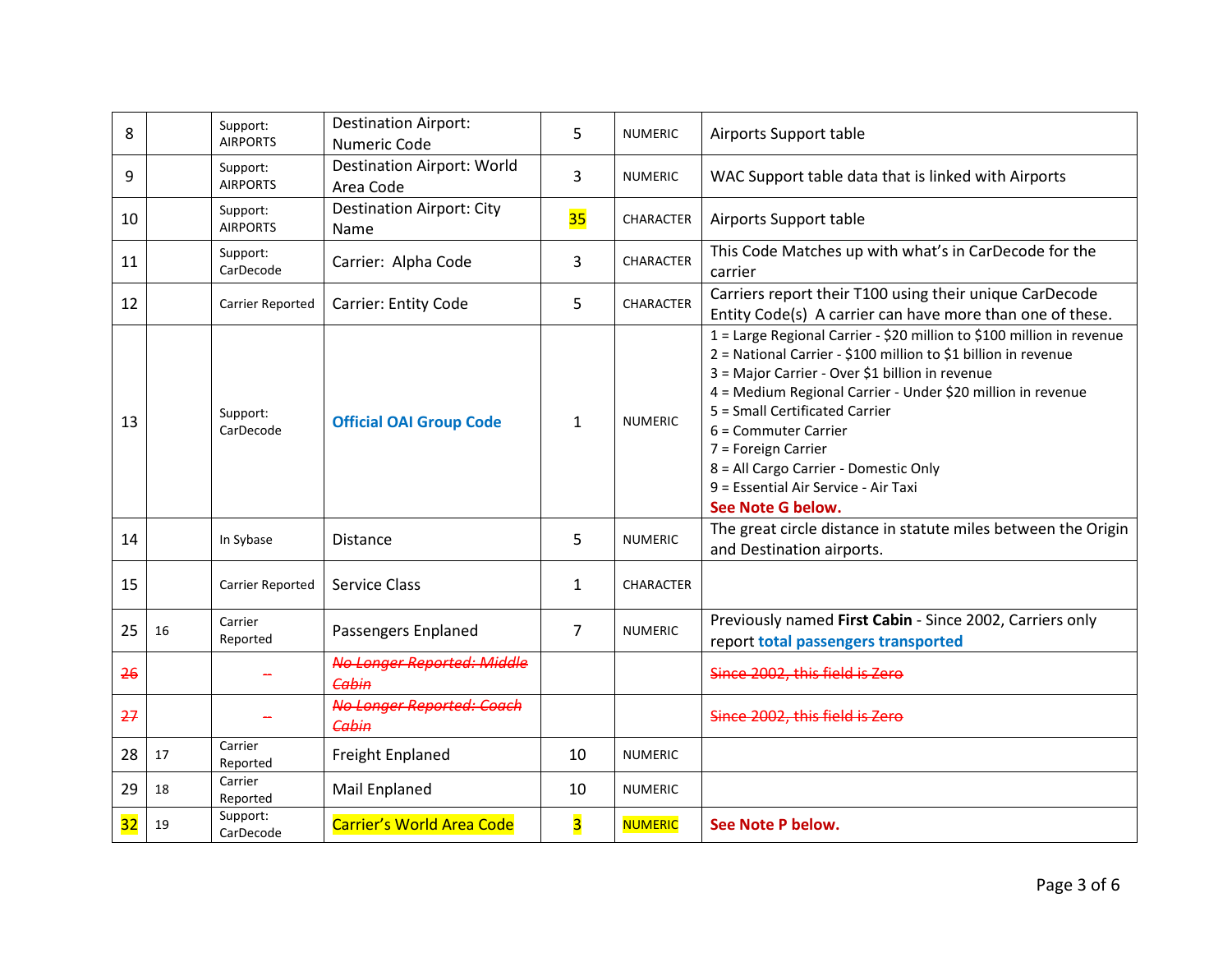#### **NOTES - DB28IS - International Market Data:**

- A. **Airport Alpha Code:** The three letter code identifying the airport is reported by the air carriers. This code is used in all of the major airline reservation systems and is recognized by the International Air Transport Association (IATA). Refer to OAI's **Airports Support data** for more information about this data.
- B. **Airport Numeric Code:** A five-digit code which corresponds to the alphabetic name spelling of the principal city served by the airport. Airports that share service at a particular city will therefore have identical numeric codes. The number is used primarily for sorting records by city name and for grouping multiple airports within a city. Refer to OAI's **Airports Support data** for more information about this data.
- C. **World Area Code:** A three-digit code which specifies in what area of the world a city is located. The first digit represents a major geographic area, such a "0" for the United States, "4" for Europe, etc. The last two digits represent a specific subdivision of the major geographic area, such as a state or a country. Refer to OAI's **World Area Codes Support data** for more information about this data or contact the Office of Airline Information at the address listed on the cover for a complete list of these area codes.
- D. **City Name:** The name of the principal city served by this airport. Refer to OAI's **Airports Support data** for more information about this data
- E. **Carrier Alpha Code:** The 2 character IATA code or 3-character DOT assigned code used to represent the carrier reporting these data to the DOT. Refer to OAI's **CarDecode Support data** for more information about this data
- F. **Carrier Entity Code:** These five-character codes are used by the air carriers to report their Traffic data. The codes are assigned by DOT, to each air carrier and they are used primarily for DOT reporting purposes. For large certificated carriers, the entities are used to separate reporting of the Domestic, Atlantic, Latin America, and Pacific operations of each air carrier. For Non-US air carriers, the middle three digits of this code were once used to identify the country of origin of the air carrier. Since automation of OAI's carrier information data these codes are system generated and no longer have the WAC for foreign carriers. The carrier WAC is added to the end of each record in this product. Refer to OAI's **CarDecode Support data** for more information about this data or contact the Office of Airline Information at the address listed on the cover for a complete list of carrier entity codes.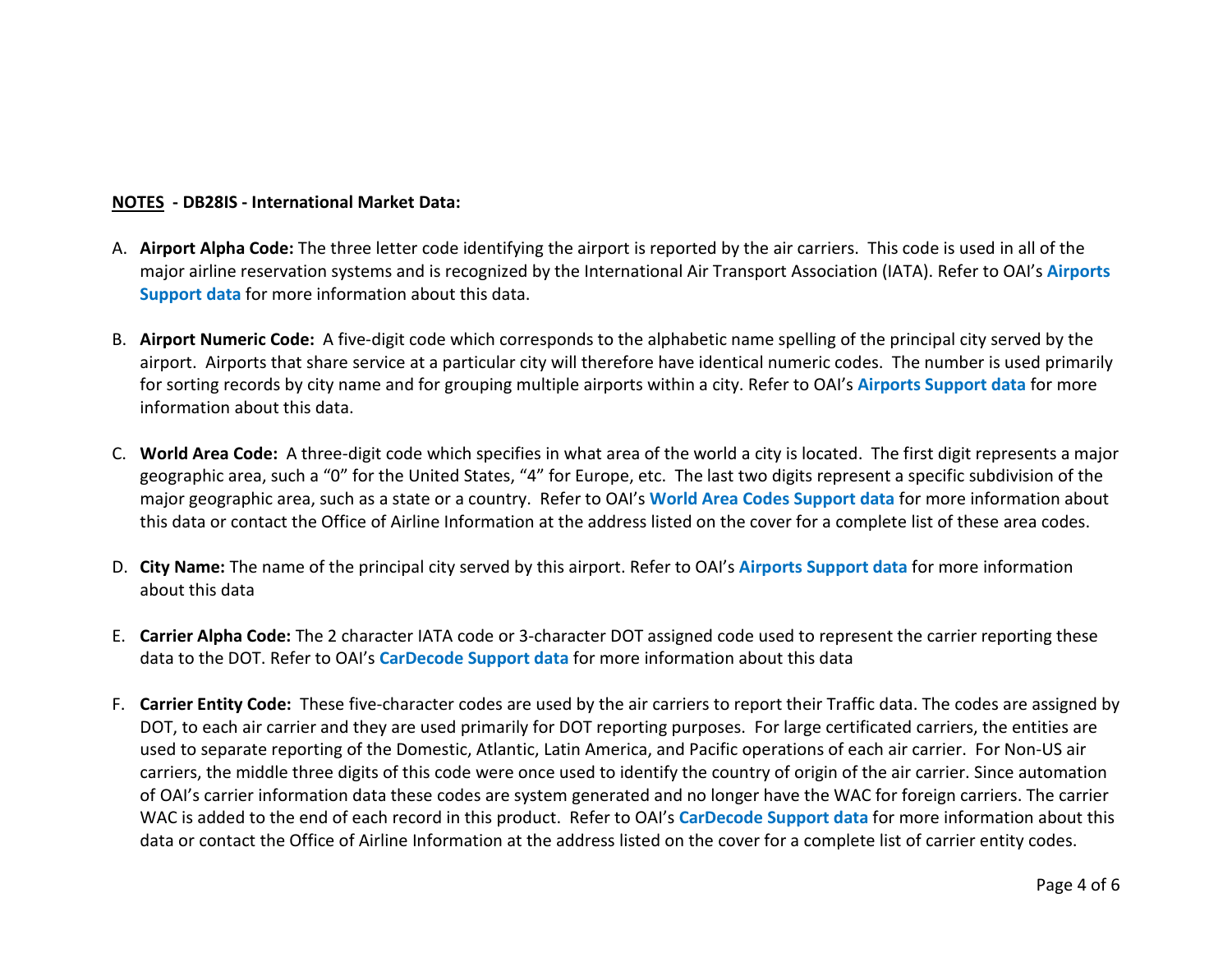**G. Carrier Group Code:** This numeric code drives the reporting requirements for air carriers. It varies for U.S. carriers who are large certificated carriers and is determined by their revenues the previous year – unless the carrier is a domestic ONLY all-cargo. Domestic ONLY All-Cargo carriers are assigned the Carrier Group Code 8.

Refer to OAI's **CarDecode Support data** for more information about this data.

Here are the *OFFICIAL OAI Group Codes*

For whatever reason, historically, the DB28's have been generated using an alternate Carrier Group Code for foreign and regional carriers.

The list of group codes included in this product are listed below, along with those that are converted from the true carrier group codes:

- o **0 = International Carriers** Please note the true Group Code in **CarDecode** for **Foreign Carriers: 7**
- o **1 = Regional Carriers**

Included in this product as a Group 1

| <b>Carrier</b><br>Code | <b>Description</b>                                                |
|------------------------|-------------------------------------------------------------------|
| 1                      | Large Regional Carrier - \$20 million to \$100 million in revenue |
| 2                      | National Carrier - \$100 million to \$1 billion in revenue        |
| 3                      | Major Carrier - Over \$1 billion in revenue                       |
| 4                      | Medium Regional Carrier - Under \$20 million in revenue           |
| 5                      | <b>Small Certificated Carrier</b>                                 |
| 6                      | Commuter Carrier                                                  |
| 7                      | Foreign Carrier                                                   |
| 8                      | All Cargo Carrier - Domestic Only                                 |
| 9                      | <b>Essential Air Service - Air Taxi</b>                           |

regional carrier are: **Large Regional** carriers (actual group code: **1**), **Medium Regional** carriers (actual group code: **4**), **Commuters** (actual group code: **6**), **Small Certificated** carriers (actual group code: **5**)

*Note: NOT included in the DB28 files were carriers who reported their T100 data as a group 9 which identifies them as an Essential Air Taxi. These carriers only report T100 data for the period of their contract with DOT to provide service between two communities.* 

- o **2 = National Carriers**
- o **3 = Major Carriers**
- o **8 = Domestic Only All Cargo Carriers**
- H. **Distance:** This number is NOT reported by the carrier but is calculated by an OAI application of the great circle distance in statute miles between the Origin and Destination airports.